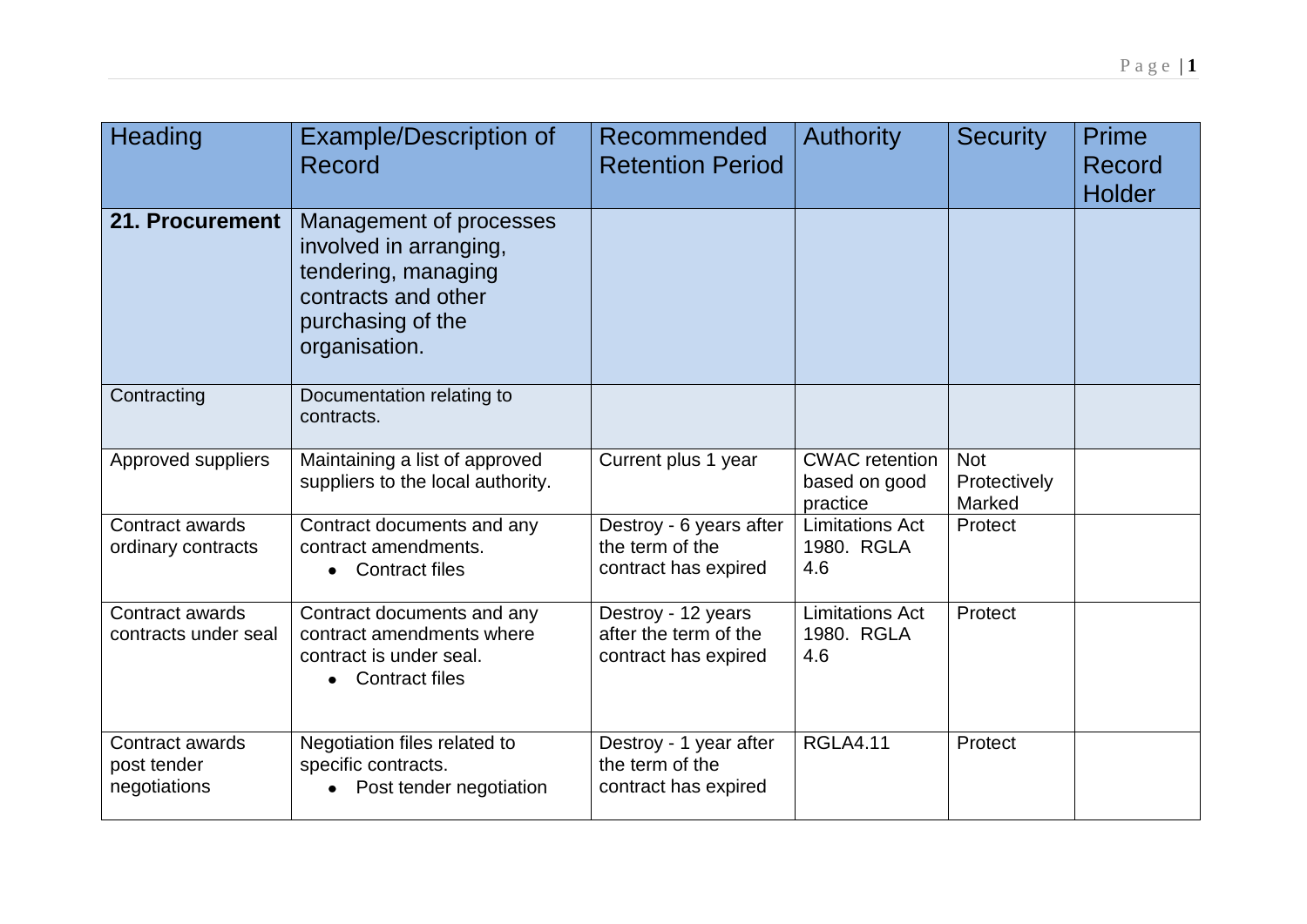| Heading                       | <b>Example/Description of</b><br>Record                                                                                             | Recommended<br><b>Retention Period</b>                             | <b>Authority</b>                                   | <b>Security</b>                      | Prime<br><b>Record</b><br><b>Holder</b> |
|-------------------------------|-------------------------------------------------------------------------------------------------------------------------------------|--------------------------------------------------------------------|----------------------------------------------------|--------------------------------------|-----------------------------------------|
| Contract awards<br>monitoring | Performance monitoring and<br>review of awarded contracts.<br>Service level agreements<br>Compliance reports<br>Performance reports | Destroy - 2 years after<br>the term of the<br>contract has expired | <b>RGLA4.13</b>                                    | Protect                              |                                         |
| Contract<br>management        | The monitoring of contracts.                                                                                                        | Destroy - 2 years after<br>the term of the<br>contract has expired | <b>RGLA4.13</b>                                    | Protect                              |                                         |
| Requisition                   | Documentation on non tendered<br>contracts.<br>Purchase orders                                                                      | Destroy - 7 years after<br>the end of the<br>financial year        | <b>RGLA 7.3</b>                                    | <b>Not</b><br>Protectively<br>Marked |                                         |
| Market information            | General information on products<br>that the authority might consider<br>purchasing.                                                 |                                                                    |                                                    |                                      |                                         |
| <b>Product evaluation</b>     | Information on any products<br>evaluated.                                                                                           | Current plus 1 year<br>then review                                 | <b>CWAC</b> retention<br>based on good<br>practice | <b>Not</b><br>Protectively<br>Marked |                                         |
| <b>Product information</b>    | Information held by the<br>organisation on products with a<br>view to purchase at a later stage<br>product literature               | Current plus 1 year<br>then review                                 | <b>CWAC</b> retention<br>based on good<br>practice | <b>Not</b><br>Protectively<br>Marked |                                         |